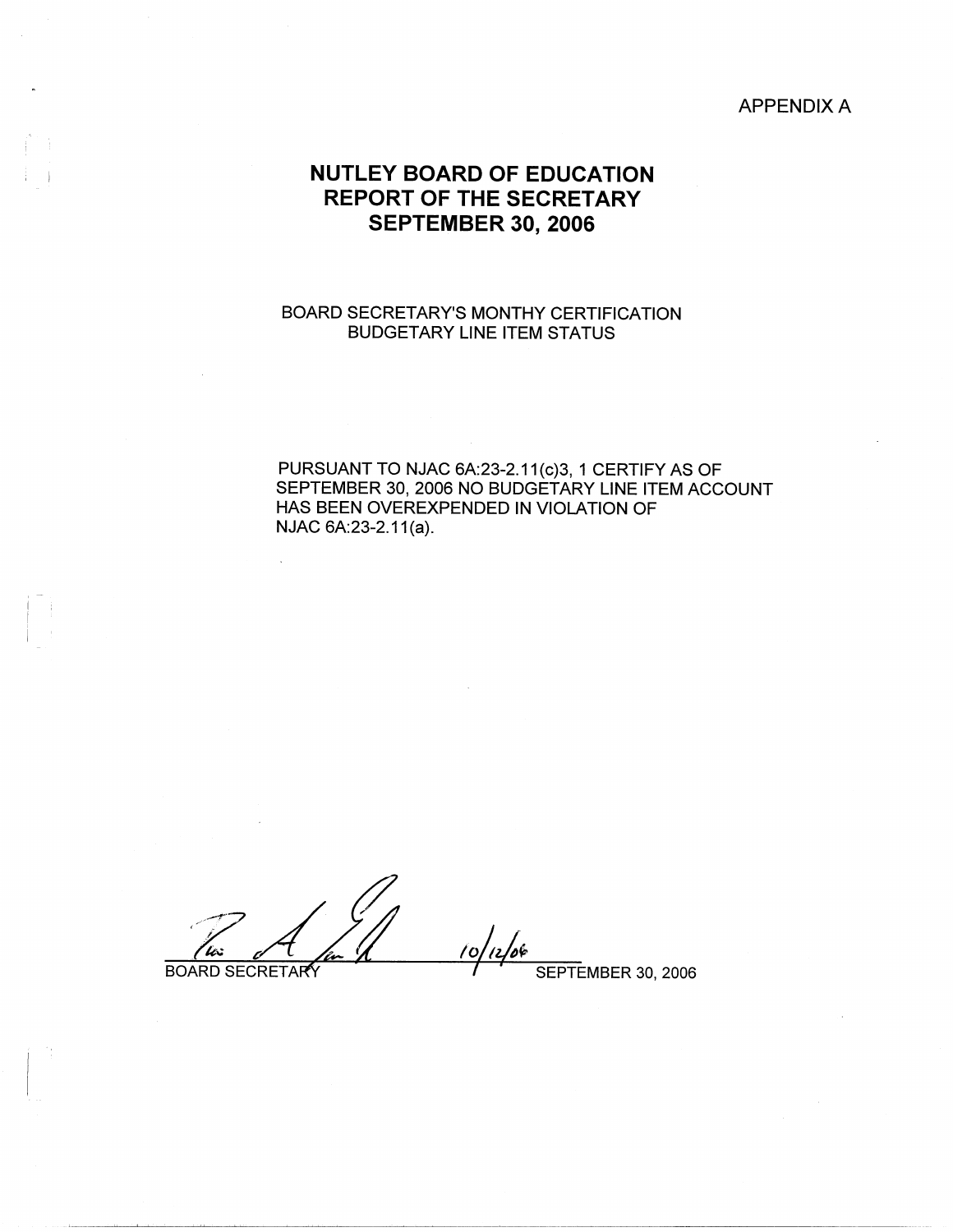## **Board Sec Rep Detail Mutley Board of Education 10/11/06 11:08 11:08 11:08**

 $\overline{a}$ 

 $\left\{ \begin{array}{c} 0 \\ 0 \end{array} \right\}$ 

**Starting date 7/1/2006 Ending date 9/30/2006 Fund: 10 GENERAL CURRENT EXPENSE** 

#### **Assets and Resources**

| Assets:     |                                             |                   |                 |
|-------------|---------------------------------------------|-------------------|-----------------|
| 101         | Cash in bank                                |                   | \$5,433,370.21  |
| $102 - 106$ | Cash Equivalents                            |                   | \$4,400.00      |
| 111         | Investments                                 |                   | \$0.00          |
| 116         | Capital Reserve Account                     |                   | \$102,601.75    |
| 121         | Tax levy Receivable                         |                   | \$0.00          |
|             | Accounts Receivable:                        |                   |                 |
| 132         | Interfund                                   | \$1,734.85        |                 |
| 141         | Intergovernmental - State                   | \$215,002.80      |                 |
| 142         | Intergovernmental - Federal                 | \$0.00            |                 |
| 143         | Intergovernmental - Other                   | (\$6,669.54)      |                 |
| 153, 154    | Other (net of estimated uncollectable of \$ | \$135.39          | \$210,203.50    |
|             | Loans Receivable:                           |                   |                 |
| 131         | Interfund                                   | \$0.00            |                 |
| 151, 152    | Other (Net of estimated uncollectable of \$ | \$0.00            | \$0.00          |
|             | <b>Other Current Assets</b>                 |                   | \$0.00          |
|             | <b>Resources:</b>                           |                   |                 |
| 301         | <b>Estimated revenues</b>                   | \$46,697,423.00   |                 |
| 302         | Less revenues                               | (\$10,249,436.31) | \$36,447,986.69 |
|             | <b>Total assets and resources</b>           |                   | \$42,198,562.15 |
|             | <b>Liabilities and fund equity</b>          |                   |                 |
|             | Liabilities:                                |                   |                 |
| 411         | Intergovernmental accounts payable - state  |                   | \$0.00          |
| 421         | Accounts payable                            |                   | \$143,954.15    |
| 431         | Contracts payable                           |                   | \$0.00          |
| 451         | Loans payable                               |                   | \$0.00          |
| 481         | Deferred revenues                           |                   | \$0.00          |
|             | Other current liabilities                   |                   | \$354,893.34    |
|             | <b>Total liabilities</b>                    |                   | \$498,847.49    |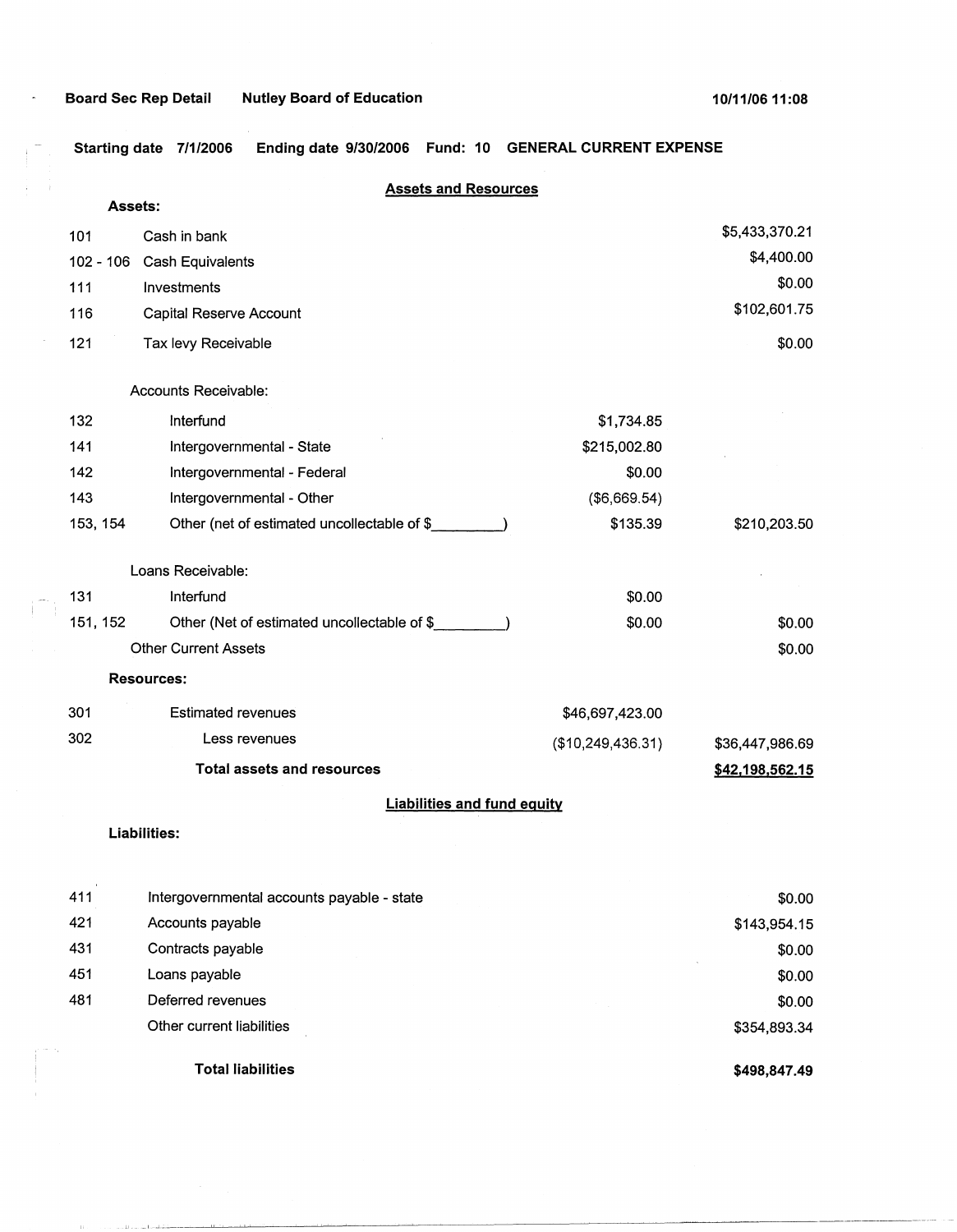**Starting date 7/1/2006 Ending date 9/30/2006 Fund: 10 GENERAL CURRENT EXPENSE** 

Fund **Balance:** 

753,754 761 604 Appropriated: Reserve for encumbrances Capital reserve account - July Add: Increase in capital reserve 307 309 762 751,752,76x 601 Less: Budgeted w/d from capital reserve eligible costs Less: Budgeted w/d from capital reserve excess costs Adult education programs 602 770 **303**  Other reserves Appropriations \$48,000,840.51 Less: Expenditures (\$7,620,462.09) Encumbrances (\$37,944,062.76) (\$45,564,524.85) Total appropriated Unappropriated: Fund balance, July 1 Budgeted fund balance Total fund balance **Total liabilities and fund equity**  \$38,229,377.92 \$96,659.91 \$0.00 \$0.00 \$0.00 \$0.00 \$0.00 \$2,436,315.66 \$40,762,353.49 \$2,240,778.68 (\$1,303,417.51) \$96,659.91 \$41,699,714.66 **\$42.198.562.15** 

#### **Recapitulation of Budgeted Fund Balance:**

|                                    | <b>Budgeted</b>   | Actual            | Variance          |
|------------------------------------|-------------------|-------------------|-------------------|
| Appropriations                     | \$48,000,840.51   | \$45,564,524,85   | \$2,436,315.66    |
| Revenues                           | (\$46,697,423.00) | (\$10,249,436.31) | (\$36,447,986.69) |
| Subtotal                           | \$1,303,417.51    | \$35,315,088.54   | (\$34,011,671.03) |
| Change in capital reserve account: |                   |                   |                   |
| Plus - Increase in reserve         | \$0.00            | \$5.941.84        | (\$5,941.84)      |
| Less - Withdrawal from reserve     | \$0.00            | \$0.00            |                   |
| Subtotal                           | \$1,303,417.51    | \$35,321,030.38   | (\$34,017,612.87) |
| Less: Adjustment for prior year    | \$0.00            | \$0.00            |                   |
| Budgeted fund balance              | \$1,202,417.51    | \$35,321,030.38   | (\$34,017,612.87) |

17ac

Prepared and submitted by :

Board Secretary

*/Djt&-fol* .

Date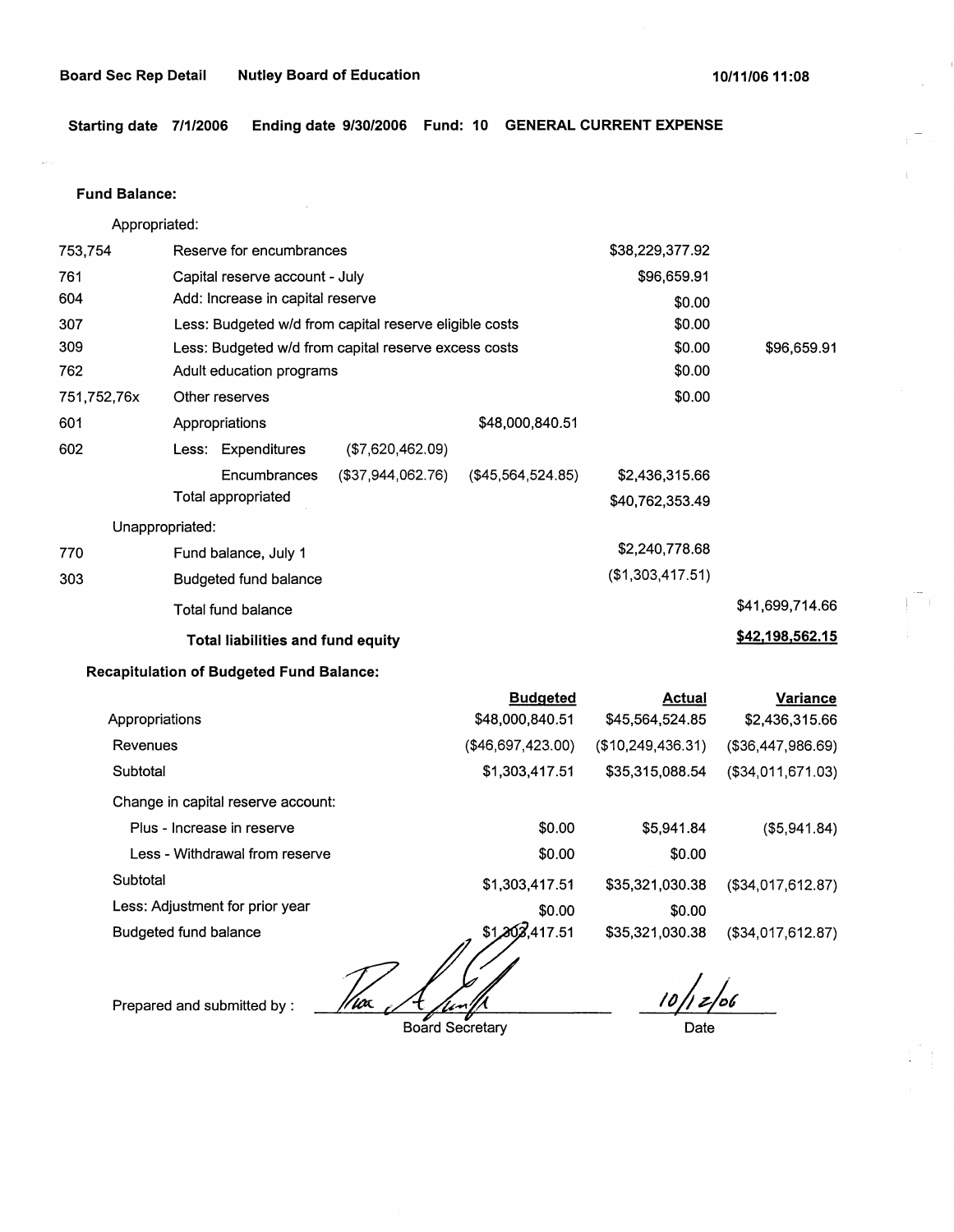$\ddot{\phantom{a}}$ 

**Starting date 7/1/2006 Ending date 9/30/2006 Fund: 20 SPECIAL REVENUE FUNDS** 

| Assets:     |                                             | <b>Assets and Resources</b>        |                |
|-------------|---------------------------------------------|------------------------------------|----------------|
| 101         | Cash in bank                                |                                    | \$149,774.14   |
| $102 - 106$ | Cash Equivalents                            |                                    | \$0.00         |
| 111         | Investments                                 |                                    | \$0.00         |
| 116         | Capital Reserve Account                     |                                    | \$0.00         |
| 121         | Tax levy Receivable                         |                                    | \$0.00         |
|             | Accounts Receivable:                        |                                    |                |
| 132         | Interfund                                   | \$0.00                             |                |
| 141         | Intergovernmental - State                   | \$694.07                           |                |
| 142         | Intergovernmental - Federal                 | \$440.96                           |                |
| 143         | Intergovernmental - Other                   | \$0.00                             |                |
| 153, 154    | Other (net of estimated uncollectable of \$ | \$0.00                             | \$1,135.03     |
|             | Loans Receivable:                           |                                    |                |
| 131         | Interfund                                   | \$0.00                             |                |
| 151, 152    | Other (Net of estimated uncollectable of \$ | \$0.00                             | \$0.00         |
|             | <b>Other Current Assets</b>                 |                                    | \$0.00         |
|             | <b>Resources:</b>                           |                                    |                |
| 301         | <b>Estimated revenues</b>                   | \$1,430,094.00                     |                |
| 302         | Less revenues                               | (\$92,708.25)                      | \$1,337,385.75 |
|             | <b>Total assets and resources</b>           |                                    | \$1,488,294.92 |
|             |                                             | <b>Liabilities and fund equity</b> |                |
|             | Liabilities:                                |                                    |                |
| 411         | Intergovernmental accounts payable - state  |                                    | \$3,603.26     |
| 421         | Accounts payable                            |                                    | \$20,245.59    |
| 431         | Contracts payable                           |                                    | \$0.00         |
| 451         | Loans payable                               |                                    | \$0.00         |
| 481         | Deferred revenues                           |                                    | \$117,051.44   |
|             | Other current liabilities                   |                                    | \$388.10       |

**Total liabilities** 

 $\Gamma(\tau) = \tau(\tau)$  , and  $\Gamma$  is<br>not defined in

**\$141,288.39**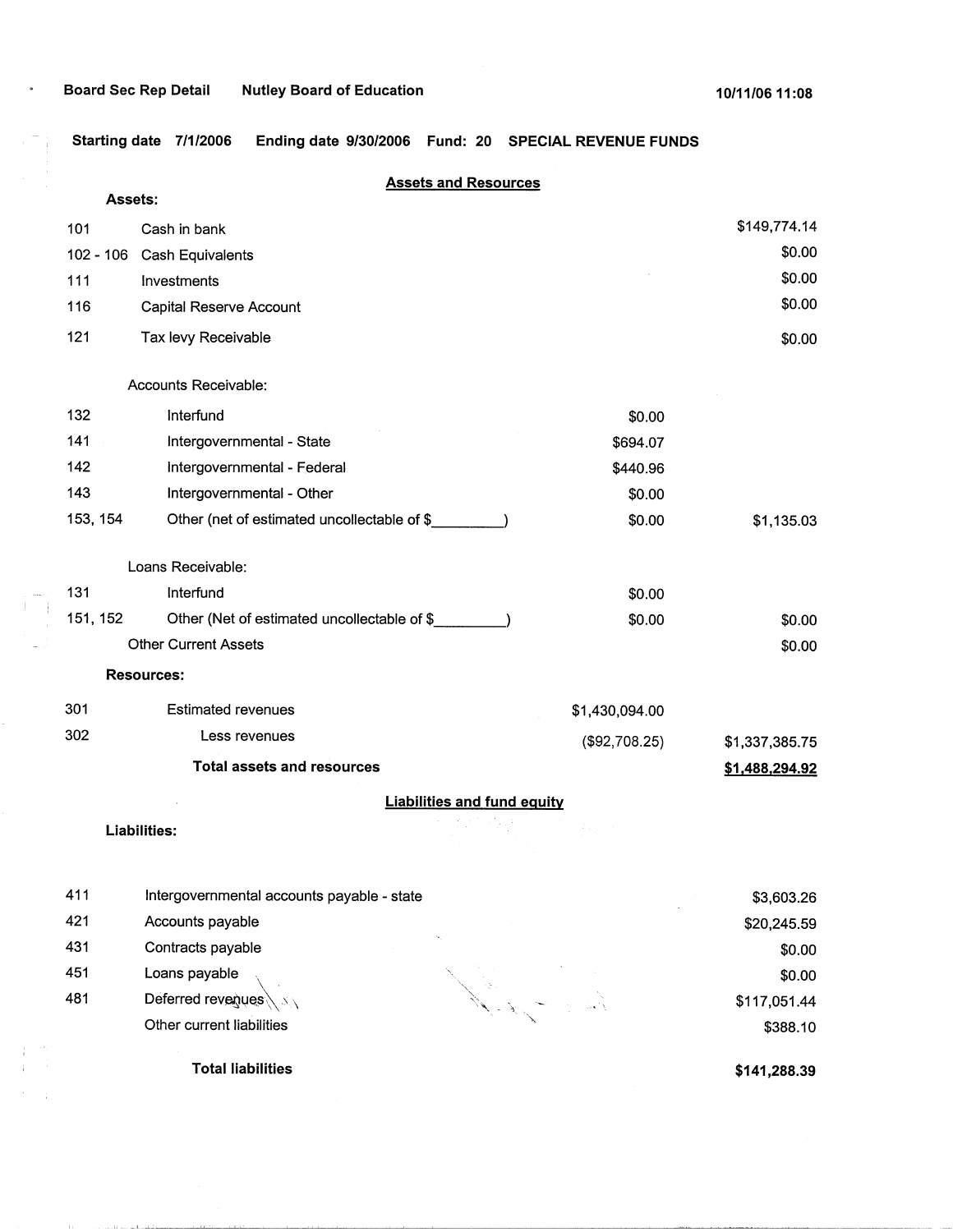**Starting date 7/1/2006 Ending date 9/30/2006 Fund: 20 SPECIAL REVENUE FUNDS** 

#### **Fund Balance:**

Appropriated:

| 753,754         | Reserve for encumbrances                 |                                                        |                | \$77,182.89    |                |
|-----------------|------------------------------------------|--------------------------------------------------------|----------------|----------------|----------------|
| 761             | Capital reserve account - July           |                                                        |                | \$0.00         |                |
| 604             | Add: Increase in capital reserve         |                                                        |                | \$0.00         |                |
| 307             |                                          | Less: Budgeted w/d from capital reserve eligible costs |                | \$0.00         |                |
| 309             |                                          | Less: Budgeted w/d from capital reserve excess costs   |                | \$0.00         | \$0.00         |
| 762             | Adult education programs                 |                                                        |                | \$0.00         |                |
| 751,752,76x     | Other reserves                           |                                                        |                | \$0.00         |                |
| 601             | Appropriations                           |                                                        | \$1,669,656.16 |                |                |
| 602             | Less: Expenditures                       | (\$256, 206.40)                                        |                |                |                |
|                 | Encumbrances                             | (\$67,334.39)                                          | (\$323,540.79) | \$1,346,115.37 |                |
|                 | Total appropriated                       |                                                        |                | \$1,423,298.26 |                |
| Unappropriated: |                                          |                                                        |                |                |                |
| 770             | Fund balance, July 1                     |                                                        |                | \$163,270.43   |                |
| 303             | Budgeted fund balance                    |                                                        |                | (\$239,562.16) |                |
|                 | Total fund balance                       |                                                        |                |                | \$1,347,006.53 |
|                 | <b>Total liabilities and fund equity</b> |                                                        |                |                | \$1,488,294.92 |

## **Recapitulation of Budgeted Fund Balance:**

|                                    | <b>Budgeted</b>  | <b>Actual</b> | Variance         |
|------------------------------------|------------------|---------------|------------------|
| Appropriations                     | \$1,669,656.16   | \$323,540.79  | \$1,346,115.37   |
| Revenues                           | (\$1,430,094.00) | (\$92,708.25) | (\$1,337,385.75) |
| Subtotal                           | \$239,562.16     | \$230,832.54  | \$8,729.62       |
| Change in capital reserve account: |                  |               |                  |
| Plus - Increase in reserve         | \$0.00           | \$0.00        | \$0.00           |
| Less - Withdrawal from reserve     | \$0.00           | \$0.00        |                  |
| Subtotal                           | \$239,562.16     | \$230,832.54  | \$8,729.62       |
| Less: Adjustment for prior year    | \$0.00           | \$0.00        |                  |
| <b>Budgeted fund balance</b>       | \$239,562.16     | \$230,832.54  | \$8,729.62       |

 $\ell$ tüz f

Prepared and submitted by :

Board Secretary

10/12/06

Date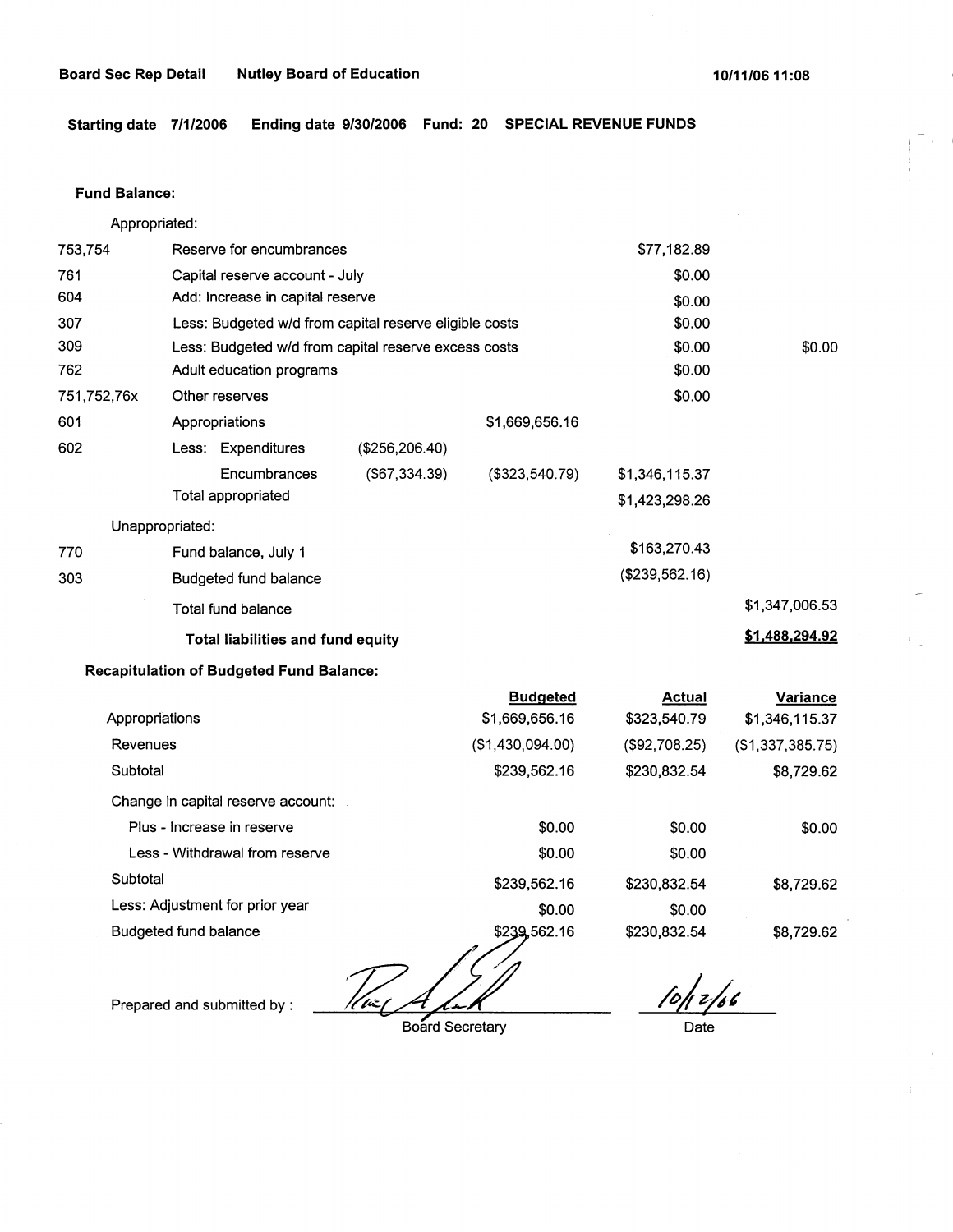**Starting date 7/1/2006 Ending date 9/30/2006 Fund: 30 CAPITAL PROJECTS FUNDS** 

|           | Assets:                                     | <b>Assets and Resources</b>        |                |                |
|-----------|---------------------------------------------|------------------------------------|----------------|----------------|
| 101       | Cash in bank                                |                                    |                | \$355,571.96   |
| 102 - 106 | Cash Equivalents                            |                                    |                | \$0.00         |
| 111       | Investments                                 |                                    |                | \$0.00         |
| 116       | Capital Reserve Account                     |                                    |                | \$0.00         |
| 121       | Tax levy Receivable                         |                                    |                | \$0.00         |
|           | Accounts Receivable:                        |                                    |                |                |
| 132       | Interfund                                   |                                    | \$22,659.00    |                |
| 141       | Intergovernmental - State                   |                                    | \$8,900,787.64 |                |
| 142       | Intergovernmental - Federal                 |                                    | \$0.00         |                |
| 143       | Intergovernmental - Other                   |                                    | \$40,000.00    |                |
| 153, 154  | Other (net of estimated uncollectable of \$ |                                    | \$0.00         | \$8,963,446.64 |
|           | Loans Receivable:                           |                                    |                |                |
| 131       | Interfund                                   |                                    | \$0.00         |                |
| 151, 152  | Other (Net of estimated uncollectable of \$ |                                    | \$0.00         | \$0.00         |
|           | <b>Other Current Assets</b>                 |                                    |                | \$0.00         |
|           | <b>Resources:</b>                           |                                    |                |                |
| 301       | <b>Estimated revenues</b>                   |                                    | \$0.00         |                |
| 302       | Less revenues                               |                                    | \$0.00         | \$0.00         |
|           | <b>Total assets and resources</b>           |                                    |                | \$9,319,018.60 |
|           |                                             | <b>Liabilities and fund equity</b> |                |                |
|           | Liabilities:                                |                                    |                |                |
| 411       | Intergovernmental accounts payable - state  |                                    |                | \$0.00         |
| 421       | Accounts payable                            |                                    |                | \$729.00       |
| 431       | Contracts payable                           |                                    |                | \$0.00         |
| 451       | Loans payable                               |                                    |                | \$0.00         |
| 481       | Deferred revenues<br>$\sim$ $\sim$          |                                    |                | \$8,421,365.00 |

481 Deferred revenues  $\searrow$ Other current liabilities

 $\pm$ 

**\$8,445,575.48** 

\$8,421,365.00 \$23,481.48

**Total liabilities**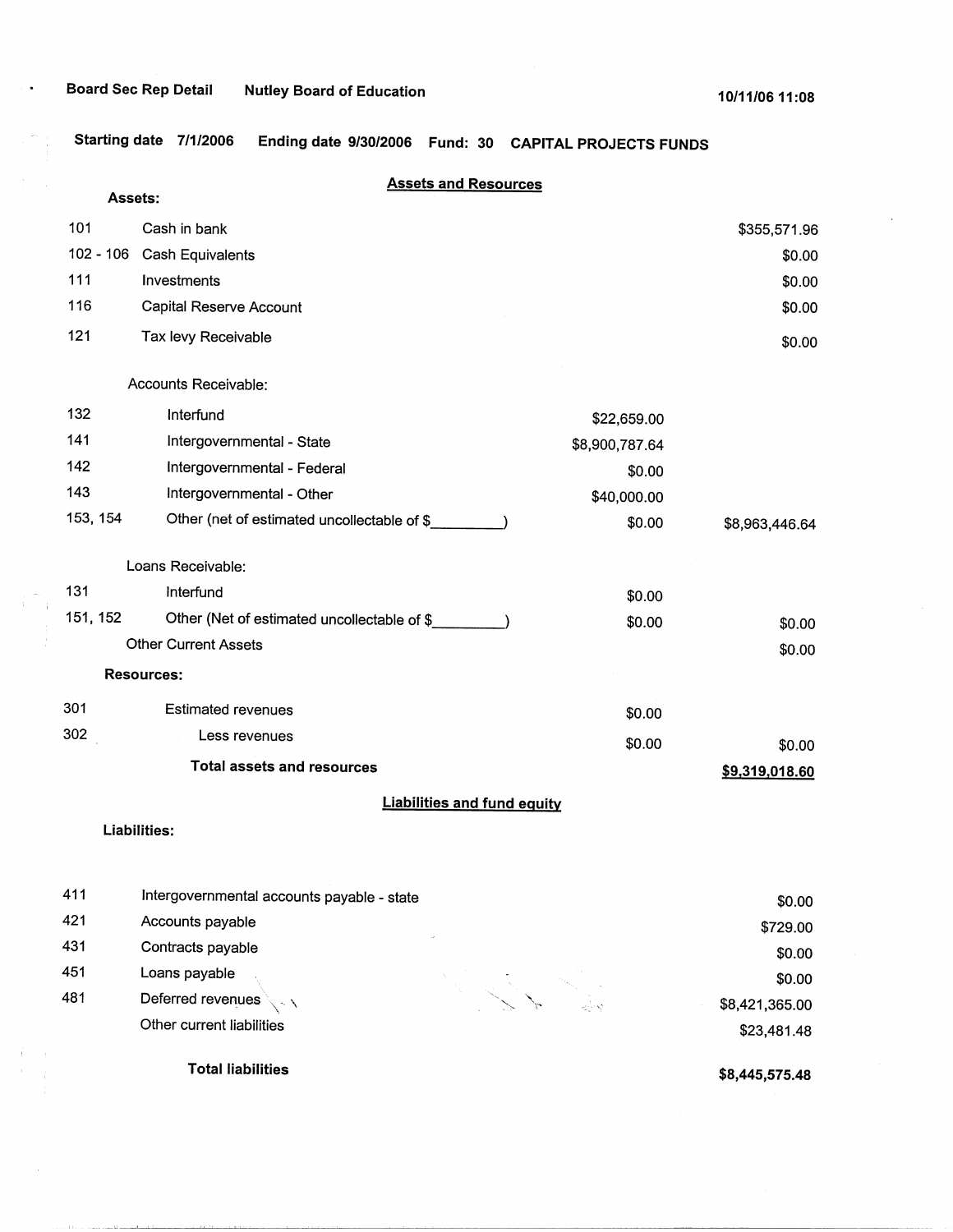**Starting date 7/1/2006 Ending date 9/30/2006 Fund: 30 CAPITAL PROJECTS FUNDS** 

#### **Fund Balance:**

Appropriated:

| 753,754         | Reserve for encumbrances                 |                                                        |                   | \$24,581,712.00   |                |
|-----------------|------------------------------------------|--------------------------------------------------------|-------------------|-------------------|----------------|
| 761             | Capital reserve account - July           |                                                        |                   | \$0.00            |                |
| 604             | Add: Increase in capital reserve         |                                                        |                   | \$0.00            |                |
| 307             |                                          | Less: Budgeted w/d from capital reserve eligible costs |                   | \$0.00            |                |
| 309             |                                          | Less: Budgeted w/d from capital reserve excess costs   |                   | \$0.00            | \$0.00         |
| 762             | Adult education programs                 |                                                        |                   | \$0.00            |                |
| 751,752,76x     | Other reserves                           |                                                        |                   | \$13,393,710.66   |                |
| 601             | Appropriations                           |                                                        | \$16,419,603.57   |                   |                |
| 602             | Less: Expenditures                       | $($ \$7,122,808.45)                                    |                   |                   |                |
|                 | Encumbrances                             | $(\$8,747,008.37)$                                     | (\$15,869,816.82) | \$549,786.75      |                |
|                 | Total appropriated                       |                                                        |                   | \$38,525,209.41   |                |
| Unappropriated: |                                          |                                                        |                   |                   |                |
| 770             | Fund balance, July 1                     |                                                        |                   | (\$21,232,162.72) |                |
| 303             | Budgeted fund balance                    |                                                        |                   | (\$16,419,603.57) |                |
|                 | Total fund balance                       |                                                        |                   |                   | \$873,443.12   |
|                 | <b>Total liabilities and fund equity</b> |                                                        |                   |                   | \$9,319,018.60 |
|                 |                                          |                                                        |                   |                   |                |

## **Recapitulation of Budgeted Fund Balance:**

| <b>Budgeted</b> | <b>Actual</b>   | Variance     |
|-----------------|-----------------|--------------|
| \$16,419,603.57 | \$15,869,816.82 | \$549,786.75 |
| \$0.00          | \$0.00          | \$0.00       |
| \$16,419,603.57 | \$15,869,816.82 | \$549,786.75 |
|                 |                 |              |
| \$0.00          | \$0.00          | \$0.00       |
| \$0.00          | \$0.00          |              |
| \$16,419,603.57 | \$15,869,816.82 | \$549.786.75 |
| \$0.00          | \$0.00          |              |
| \$16,419,603.57 | \$15,869,816.82 | \$549,786.75 |
|                 |                 |              |

 $\sqrt{m}$ 

Prepared and submitted by :

 $10/12/10$ 

Date

**Board Secretary**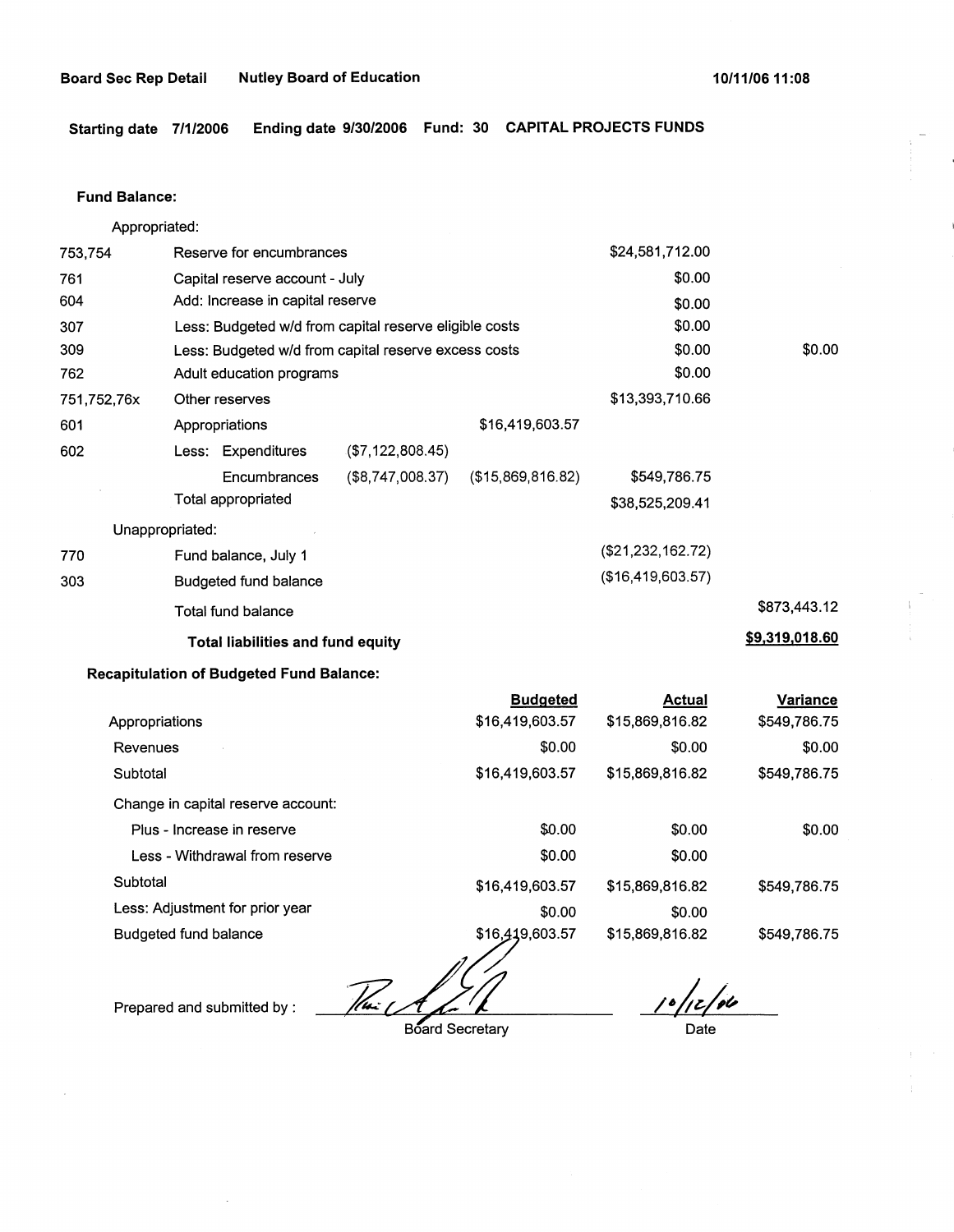$\alpha$  , and the set of the final contraction of  $\alpha$ 

**Starting date 7/1/2006 Ending date 9/30/2006 Fund: 40 DEBT SERVICE FUNDS** 

|           | Assets:                                    | <b>Assets and Resources</b>                 |                |                |
|-----------|--------------------------------------------|---------------------------------------------|----------------|----------------|
| 101       | Cash in bank                               |                                             |                | (\$470,221.38) |
| 102 - 106 | <b>Cash Equivalents</b>                    |                                             |                | \$0.00         |
| 111       | Investments                                |                                             |                | \$0.00         |
| 116       | Capital Reserve Account                    |                                             |                | \$0.00         |
| 121       | Tax levy Receivable                        |                                             |                | \$0.00         |
|           | Accounts Receivable:                       |                                             |                |                |
| 132       | Interfund                                  |                                             | \$21,747.60    |                |
| 141       | Intergovernmental - State                  |                                             | \$0.00         |                |
| 142       | Intergovernmental - Federal                |                                             | \$0.00         |                |
| 143       | Intergovernmental - Other                  |                                             | \$0.00         |                |
| 153, 154  |                                            | Other (net of estimated uncollectable of \$ | \$0.00         | \$21,747.60    |
|           | Loans Receivable:                          |                                             |                |                |
| 131       | Interfund                                  |                                             | \$0.00         |                |
| 151, 152  |                                            | Other (Net of estimated uncollectable of \$ | \$0.00         | \$0.00         |
|           | <b>Other Current Assets</b>                |                                             |                | \$0.00         |
|           | <b>Resources:</b>                          |                                             |                |                |
| 301       | <b>Estimated revenues</b>                  |                                             | \$1,279,362.00 |                |
| 302       | Less revenues                              |                                             | (\$4,234.00)   | \$1,275,128.00 |
|           | <b>Total assets and resources</b>          |                                             |                | \$826,654.22   |
|           |                                            | <b>Liabilities and fund equity</b>          |                |                |
|           | Liabilities:                               |                                             |                |                |
| 101       | Cash in bank                               |                                             |                | (\$470,221.38) |
| 411       | Intergovernmental accounts payable - state |                                             |                | \$0.00         |
| 421       | Accounts payable                           |                                             |                | \$0.00         |
| 431       | Contracts payable                          |                                             |                | \$0.00         |
| 451       | Loans payable                              |                                             |                | \$0.00         |
| 481       | Deferred revenues                          |                                             |                | \$0.00         |
|           | Other current liabilities                  |                                             |                | \$0.00         |
|           | <b>Total liabilities</b>                   |                                             |                | \$0.00         |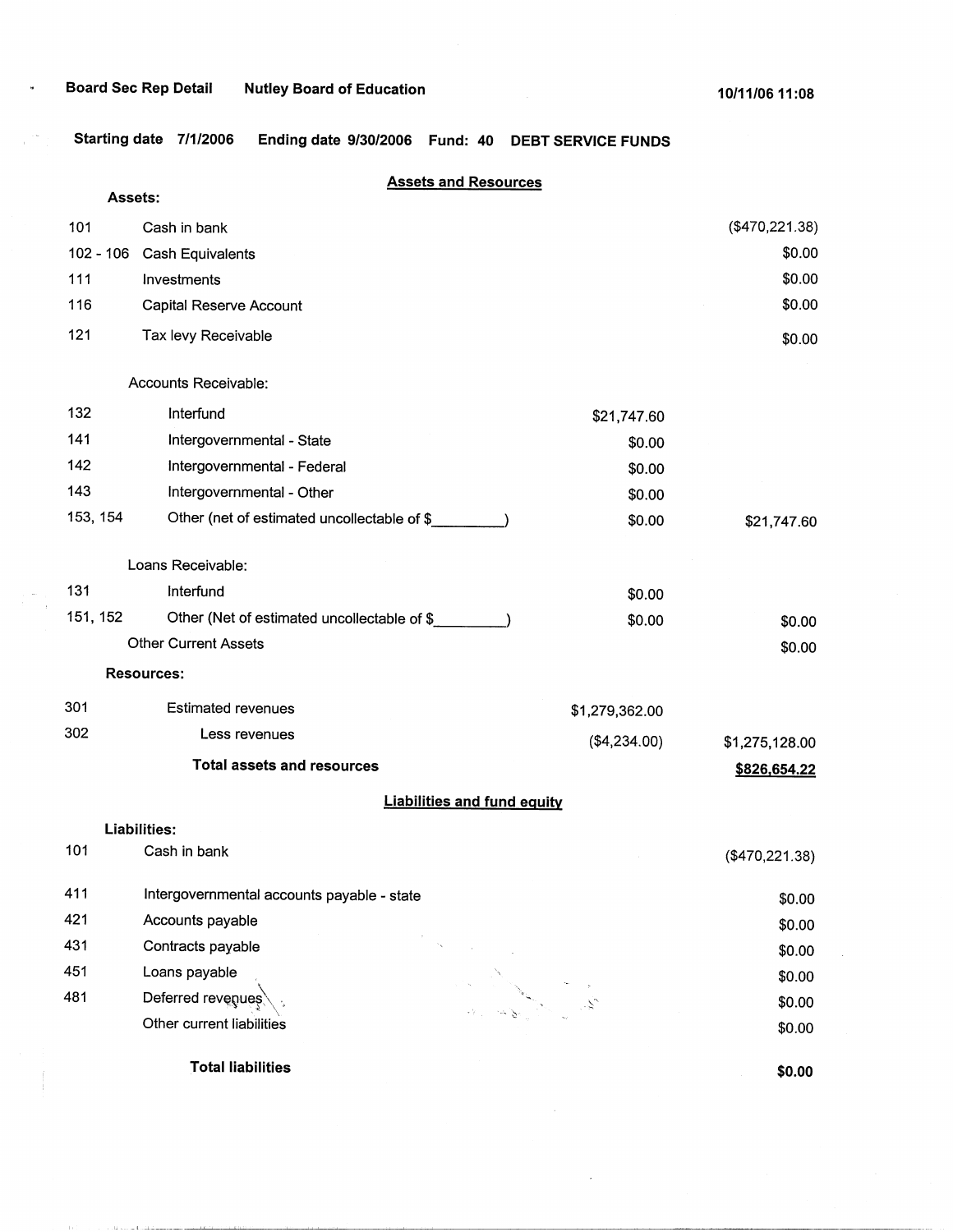**Starting date 7/1/2006 Ending date 9/30/2006 Fund: 40 DEBT SERVICE FUNDS** 

## **Fund Balance:**

Appropriated:

| 753,754         | Reserve for encumbrances                               |                |                  | \$826,653.00  |              |
|-----------------|--------------------------------------------------------|----------------|------------------|---------------|--------------|
| 761             | Capital reserve account - July                         |                |                  | \$0.00        |              |
| 604             | Add: Increase in capital reserve                       |                |                  | \$0.00        |              |
| 307             | Less: Budgeted w/d from capital reserve eligible costs |                |                  | \$0.00        |              |
| 309             | Less: Budgeted w/d from capital reserve excess costs   |                |                  | \$0.00        | \$0.00       |
| 762             | Adult education programs                               |                |                  | \$0.00        |              |
| 751,752,76x     | Other reserves                                         |                |                  | \$0.00        |              |
| 601             | Appropriations                                         |                | \$1,294,617.00   |               |              |
| 602             | Less: Expenditures                                     | (\$467,963.00) |                  |               |              |
|                 | Encumbrances                                           | (\$826,653.00) | (\$1,294,616.00) | \$1.00        |              |
|                 | Total appropriated                                     |                |                  | \$826,654.00  |              |
| Unappropriated: |                                                        |                |                  |               |              |
| 770             | Fund balance, July 1                                   |                |                  | \$15,254.72   |              |
| 303             | Budgeted fund balance                                  |                |                  | (\$15,255.00) |              |
|                 | Total fund balance                                     |                |                  |               | \$826,653.72 |
|                 | <b>Total liabilities and fund equity</b>               |                |                  |               | \$826,653.72 |

## **Recapitulation of Budgeted Fund Balance:**

| <b>Budgeted</b>  | Actual         | <b>Variance</b>  |
|------------------|----------------|------------------|
| \$1,294,617.00   | \$1,294,616.00 | \$1.00           |
| (\$1,279,362.00) | (\$4,234.00)   | (\$1,275,128.00) |
| \$15,255.00      | \$1,290,382.00 | (\$1,275,127.00) |
|                  |                |                  |
| \$0.00           | \$0.00         | \$0.00           |
| \$0.00           | \$0.00         |                  |
| \$15,255.00      | \$1,290,382.00 | (\$1,275,127.00) |
| \$0.00           | \$0.00         |                  |
| \$15,255.00      | \$1,290,382.00 | (\$1,275,127.00) |
|                  |                |                  |

'b= T

Prepared and submitted by :

Board Secretary

*/6j,/4* 

Date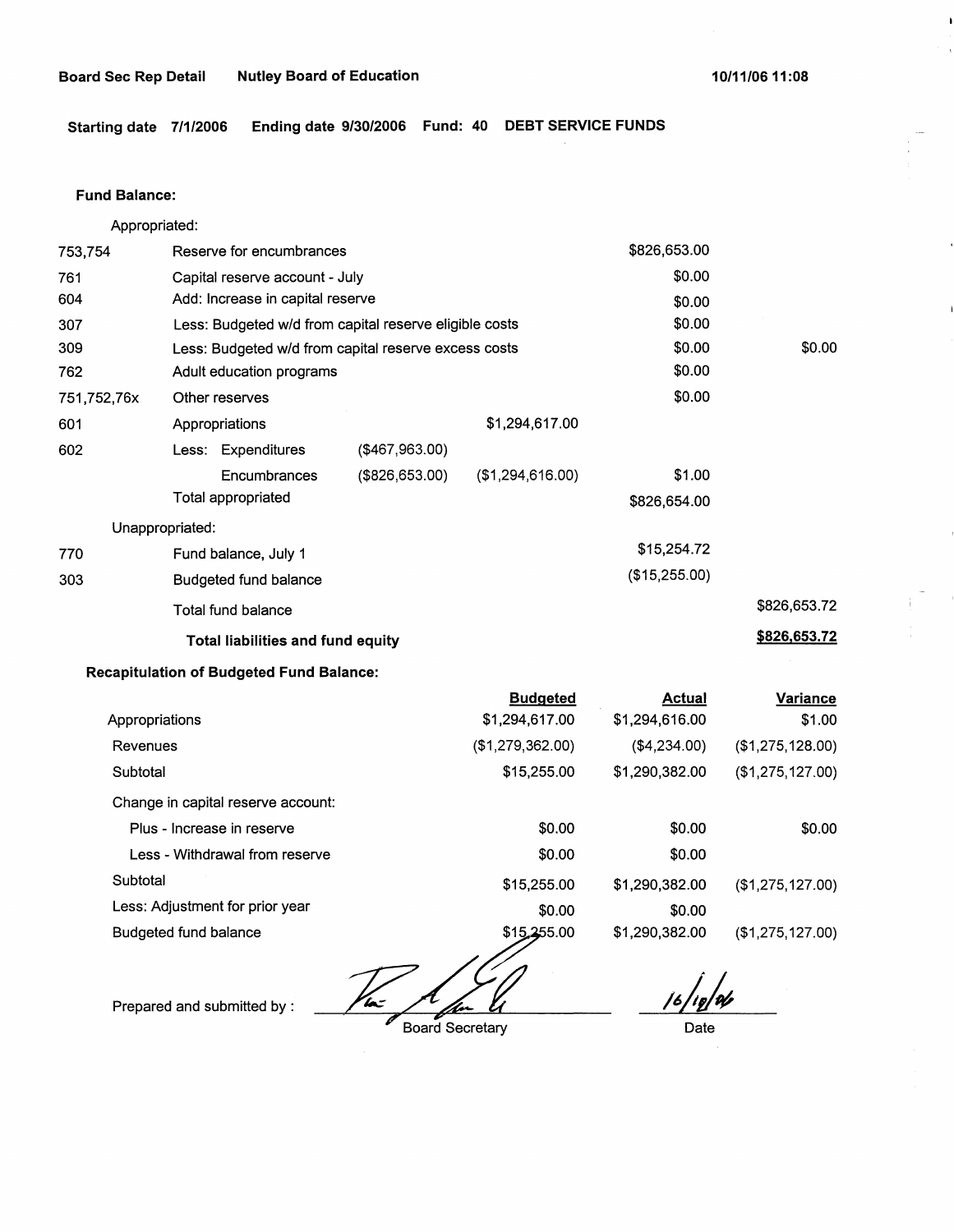$\mathcal{A}$ 

**Starting date 7/1/2006 Ending date 9/30/2006 Fund: 50 ENTERPRISE FUND** 

# **Assets and Resources**

| <b>Assets:</b> |                                             |                                                                                                                                                                        |               |
|----------------|---------------------------------------------|------------------------------------------------------------------------------------------------------------------------------------------------------------------------|---------------|
| 101            | Cash in bank                                |                                                                                                                                                                        | (\$35,006.18) |
| $102 - 106$    | <b>Cash Equivalents</b>                     |                                                                                                                                                                        | \$150.00      |
| 111            | Investments                                 |                                                                                                                                                                        | \$0.00        |
| 116            | Capital Reserve Account                     |                                                                                                                                                                        | \$0.00        |
| 121            | Tax levy Receivable                         |                                                                                                                                                                        | \$0.00        |
|                | Accounts Receivable:                        |                                                                                                                                                                        |               |
| 132            | Interfund                                   | \$0.00                                                                                                                                                                 |               |
| 141            | Intergovernmental - State                   | \$4,792.02                                                                                                                                                             |               |
| 142            | Intergovernmental - Federal                 | (\$5,887.30)                                                                                                                                                           |               |
| 143            | Intergovernmental - Other                   | \$468.72                                                                                                                                                               |               |
| 153, 154       | Other (net of estimated uncollectable of \$ | \$8,146.72                                                                                                                                                             | \$7,520.16    |
|                | Loans Receivable:                           |                                                                                                                                                                        |               |
| 131            | Interfund                                   | \$0.00                                                                                                                                                                 |               |
| 151, 152       | Other (Net of estimated uncollectable of \$ | \$0.00                                                                                                                                                                 | \$0.00        |
|                | <b>Other Current Assets</b>                 |                                                                                                                                                                        | \$15,874.03   |
|                | <b>Resources:</b>                           |                                                                                                                                                                        |               |
| 301            | <b>Estimated revenues</b>                   | \$0.00                                                                                                                                                                 |               |
| 302            | Less revenues                               | (\$76.28)                                                                                                                                                              | (\$76.28)     |
|                | <b>Total assets and resources</b>           |                                                                                                                                                                        | (\$11,538.27) |
|                | <b>Liabilities and fund equity</b>          |                                                                                                                                                                        |               |
|                | <b>Liabilities:</b>                         |                                                                                                                                                                        |               |
| 101            | Cash in bank                                |                                                                                                                                                                        | (\$35,006.18) |
| 411            | Intergovernmental accounts payable - state  |                                                                                                                                                                        | \$0.00        |
| 421            | Accounts payable                            |                                                                                                                                                                        | \$0.00        |
| 431            | Contracts payable                           |                                                                                                                                                                        | \$0.00        |
| 451            | Loans payable                               |                                                                                                                                                                        | \$0.00        |
| 481            | Deferred revenues And                       | $\sum_{j=1}^N \frac{1}{\lambda_j} \left( \frac{1}{\lambda_j} \right)^j \leq \frac{1}{\lambda_j} \sum_{j=1}^N \frac{1}{\lambda_j} \left( \frac{1}{\lambda_j} \right)^j$ | \$0.00        |
|                | Other current liabilities                   |                                                                                                                                                                        | \$32,116.50   |
|                | <b>Total liabilities</b>                    |                                                                                                                                                                        | \$32,116.50   |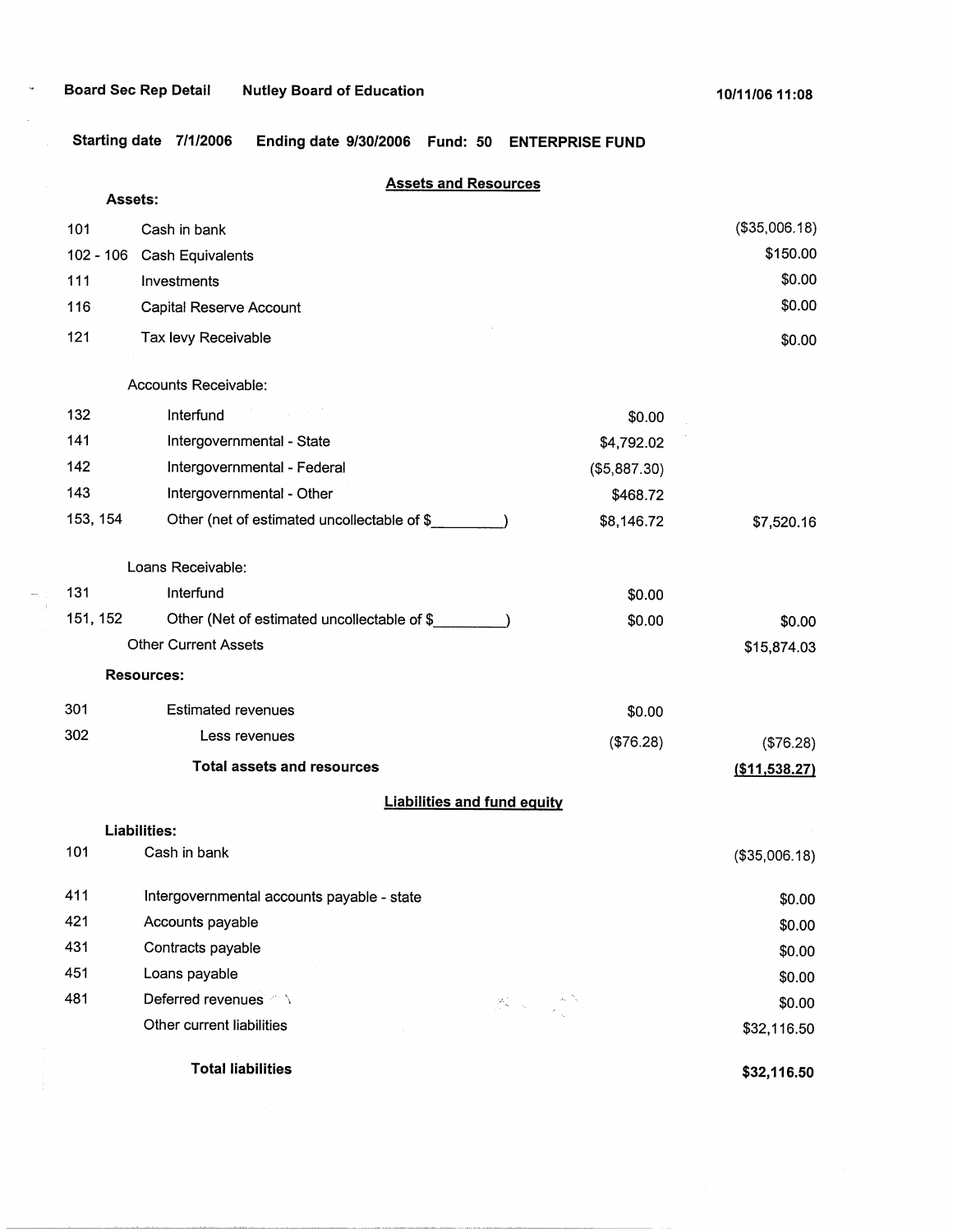**Starting date 7/1/2006 Ending date 9/30/2006 Fund: 50 ENTERPRISE FUND** 

#### **Fund Balance:**

Appropriated:

|             | <b>Recapitulation of Budgeted Fund Balance:</b>        |                 |                |                |               |
|-------------|--------------------------------------------------------|-----------------|----------------|----------------|---------------|
|             | <b>Total liabilities and fund equity</b>               |                 |                |                | (\$11,538.27) |
|             | Total fund balance                                     |                 |                |                | (\$43,654.77) |
| 303         | <b>Budgeted fund balance</b>                           |                 |                | (\$981,532.14) |               |
| 770         | Fund balance, July 1                                   |                 |                | \$23,543.13    |               |
|             | Unappropriated:                                        |                 |                |                |               |
|             | Total appropriated                                     |                 |                | \$914,334.24   |               |
|             | Encumbrances                                           | (\$533, 156.43) | (\$627,417.83) | \$354,114.31   |               |
| 602         | Less: Expenditures                                     | (\$94,261.40)   |                |                |               |
| 601         | Appropriations                                         |                 | \$981,532.14   |                |               |
| 751,752,76x | Other reserves                                         |                 |                | \$0.00         |               |
| 762         | Adult education programs                               |                 | \$0.00         |                |               |
| 309         | Less: Budgeted w/d from capital reserve excess costs   |                 | \$0.00         | \$0.00         |               |
| 307         | Less: Budgeted w/d from capital reserve eligible costs |                 | \$0.00         |                |               |
| 604         | Add: Increase in capital reserve                       |                 | \$0.00         |                |               |
| 761         | Capital reserve account - July                         |                 | \$0.00         |                |               |
| 753,754     | Reserve for encumbrances                               |                 | \$560,219.93   |                |               |

|                                    | <b>Budgeted</b>     | <b>Actual</b> | Variance     |
|------------------------------------|---------------------|---------------|--------------|
| Appropriations                     | \$981,532.14        | \$627,417.83  | \$354,114.31 |
| Revenues                           | \$0.00              | (\$76.28)     | \$76.28      |
| Subtotal                           | \$981,532.14        | \$627,341.55  | \$354,190.59 |
| Change in capital reserve account: |                     |               |              |
| Plus - Increase in reserve         | \$0.00              | \$0.00        | \$0.00       |
| Less - Withdrawal from reserve     | \$0.00              | \$0.00        |              |
| Subtotal                           | \$981,532.14        | \$627,341.55  | \$354,190.59 |
| Less: Adjustment for prior year    | \$0.00              | \$0.00        |              |
| Budgeted fund balance              | \$981,532,14<br>مدس | \$627,341.55  | \$354,190.59 |

/w< O

Prepared and submitted by :

Board Secretary

 $10/12/66$ 

Date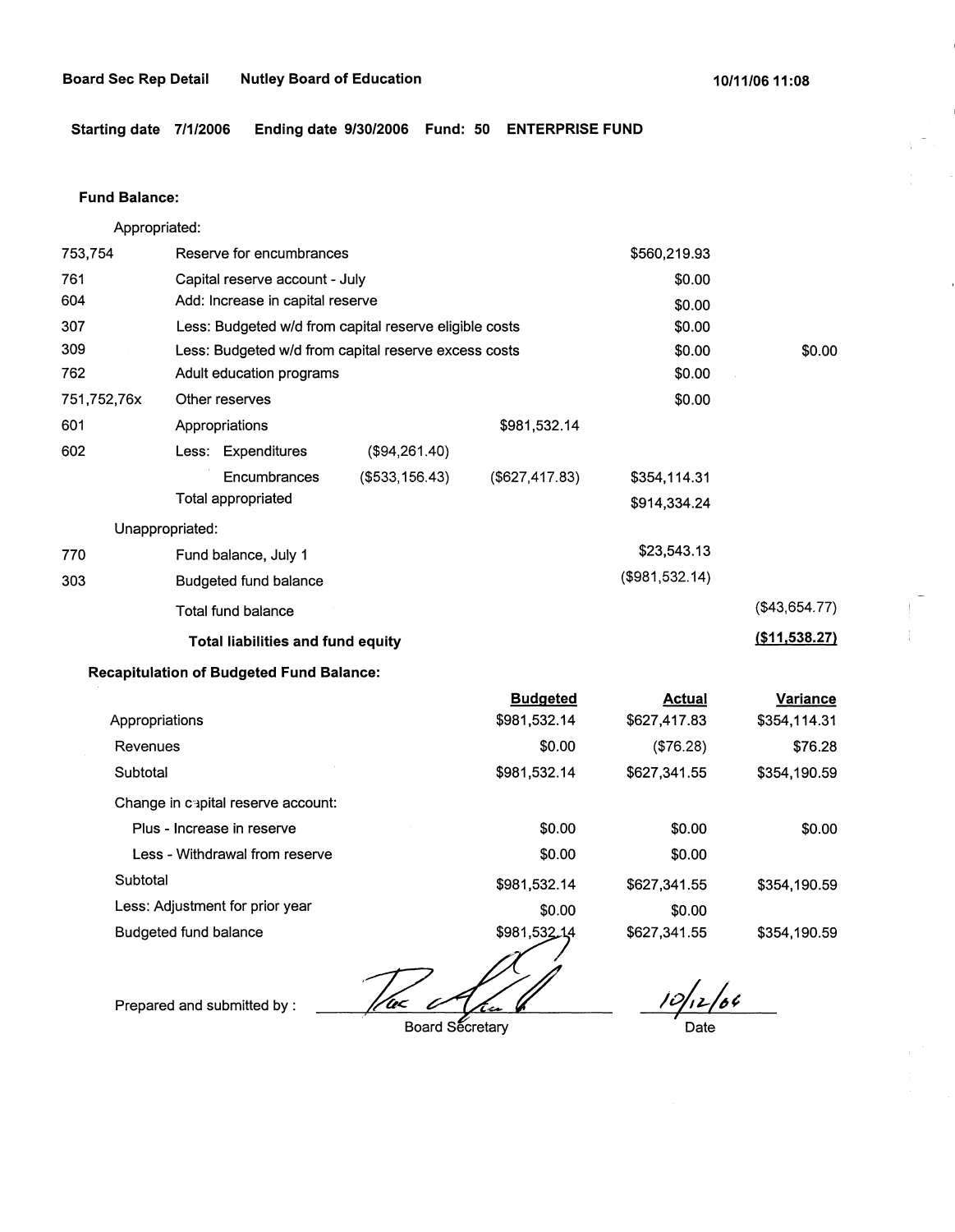**Starting date 7/1/2006 Ending date 9/30/2006 Fund: 55 EXTENDED DAY** 

# **Assets and Resources**

| Assets:                            |                                             |               |               |  |
|------------------------------------|---------------------------------------------|---------------|---------------|--|
| 101                                | Cash in bank                                |               | \$86,071.69   |  |
| $102 - 106$                        | Cash Equivalents                            |               | \$500.00      |  |
| 111                                | Investments                                 |               | \$0.00        |  |
| 116                                | Capital Reserve Account                     |               | \$0.00        |  |
| 121                                | Tax levy Receivable                         |               | \$0.00        |  |
|                                    | Accounts Receivable:                        |               |               |  |
| 132                                | Interfund                                   | \$38,836.94   |               |  |
| 141                                | Intergovernmental - State                   | \$0.00        |               |  |
| 142                                | Intergovernmental - Federal                 | \$0.00        |               |  |
| 143                                | Intergovernmental - Other                   | \$0.00        |               |  |
| 153, 154                           | Other (net of estimated uncollectable of \$ | \$0.00        | \$38,836.94   |  |
|                                    | Loans Receivable:                           |               |               |  |
| 131                                | Interfund                                   | \$0.00        |               |  |
| 151, 152                           | Other (Net of estimated uncollectable of \$ | \$0.00        | \$0.00        |  |
|                                    | <b>Other Current Assets</b>                 |               | \$0.00        |  |
|                                    | <b>Resources:</b>                           |               |               |  |
| 301                                | <b>Estimated revenues</b>                   | \$0.00        |               |  |
| 302                                | Less revenues                               | (\$18,788.01) | (\$18,788.01) |  |
|                                    | <b>Total assets and resources</b>           |               | \$106,620.62  |  |
| <b>Liabilities and fund equity</b> |                                             |               |               |  |
| <b>Liabilities:</b>                |                                             |               |               |  |
| 411                                | Intergovernmental accounts payable - state  |               | \$0.00        |  |

| 421 | Accounts payable          |                                                                                                                                                                                                                        | \$0.00       |
|-----|---------------------------|------------------------------------------------------------------------------------------------------------------------------------------------------------------------------------------------------------------------|--------------|
| 431 | Contracts payable         |                                                                                                                                                                                                                        | \$0.00       |
| 451 | Loans payable             | $\gamma_{\rm{max}}$                                                                                                                                                                                                    | \$0.00       |
| 481 | Deferred revenues         | لا است الحمود العام العام العام العام العام العام العام العام العام العام العام العام العام العام ال<br>منابع العام العام العام العام العام العام العام العام العام العام العام العام العام العام العام العام العام ال | \$0.00       |
|     | Other current liabilities |                                                                                                                                                                                                                        | \$183,840.66 |
|     | <b>Total liabilities</b>  |                                                                                                                                                                                                                        | \$183,840.66 |